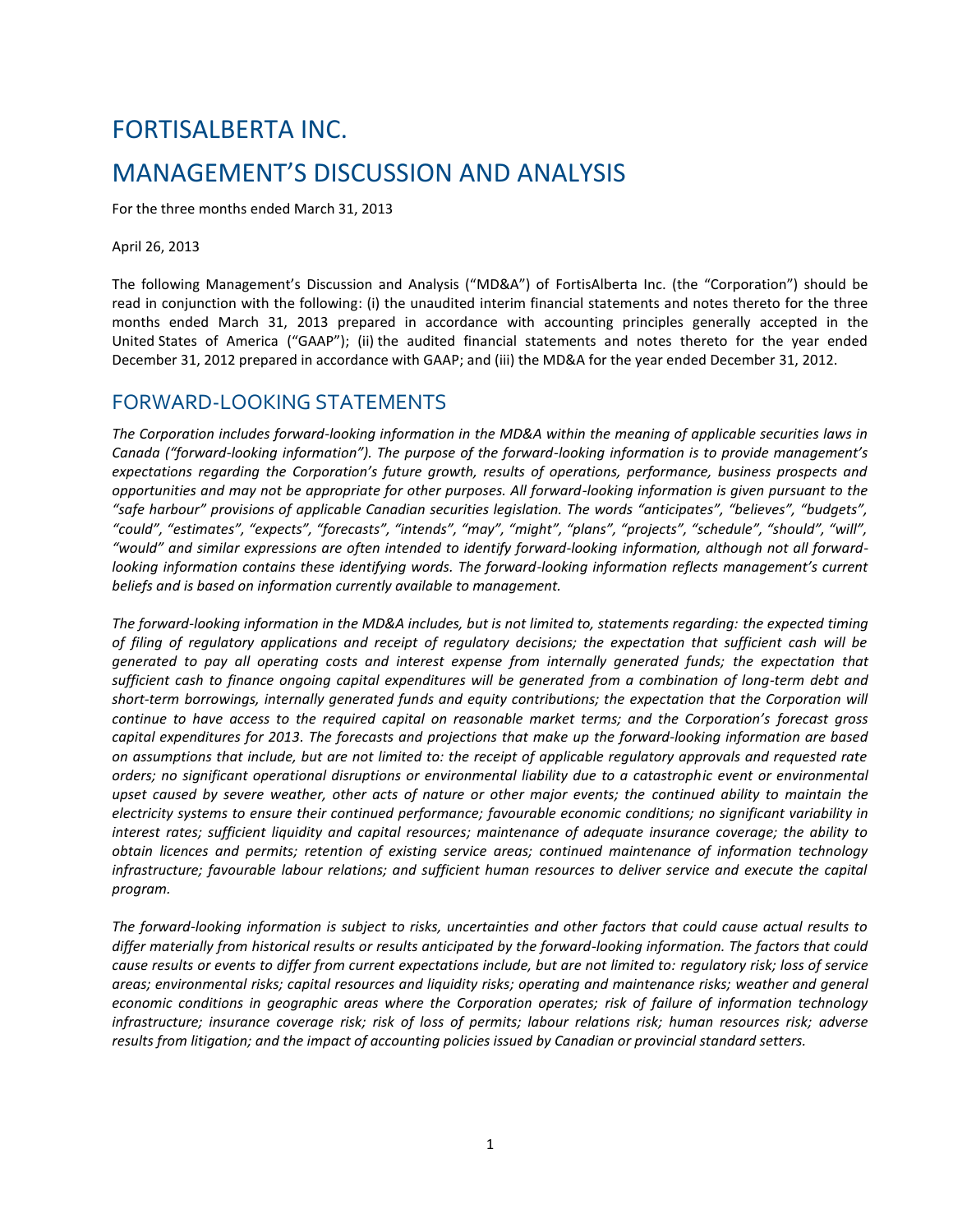*All forward-looking information in the MD&A is qualified in its entirety by the above cautionary statements and, except as required by law, the Corporation undertakes no obligation to revise or update any forward-looking information as a result of new information, future events or otherwise after the date hereof.*

# THE CORPORATION

The Corporation is a regulated electricity distribution utility in the Province of Alberta. Its business is the ownership and operation of electricity distribution facilities that distribute electricity generated by other market participants from high-voltage transmission substations to end-use customers. The Corporation does not own or operate generation or transmission assets and is not involved in the direct sale of electricity. It is intended that the Corporation remain a regulated electricity utility for the foreseeable future, focusing on the delivery of safe, reliable and cost-effective electricity services to its customers in Alberta.

The Corporation operates a largely rural, approximately 117,000 kilometre, low-voltage distribution network in central and southern Alberta, which serves approximately 511,000 electricity customers comprised of residential, commercial, farm, oil and gas, and industrial consumers.

The Corporation is regulated by the Alberta Utilities Commission (the "AUC") pursuant to the *Alberta Utilities Commission Act* (the "*AUC Act*"). The AUC's jurisdiction, pursuant to the *Electric Utilities Act* (the "*EUA*"), the *Public Utilities Act*, the *Hydro and Electric Energy Act* and the *AUC Act*, includes the approval of distribution tariffs for regulated distribution utilities such as the Corporation, including the rates and terms and conditions on which service is to be provided by those utilities. The timing of recognition of certain assets, liabilities, revenues and expenses as a result of regulation may differ from that otherwise expected using GAAP for entities not subject to rate regulation.

Effective January 1, 2013, the AUC prescribed that distribution utilities in Alberta, including the Corporation, move to a form of rate regulation referred to as performance-based regulation ("PBR") for a five-year term. Under PBR, a formula that estimates inflation annually and assumes productivity improvements is used to determine distribution rates on an annual basis. Each year this formula is applied to the preceding year's distribution rates and for 2013 the formula was applied to the 2012 distribution rates. The 2012 distribution rates were set using a traditional cost-of-service model whereby the AUC established the Corporation's revenue requirements, being those revenues corresponding to the costs associated with the distribution business, and provided a rate of return on a deemed equity component of capital structure ("ROE") applied to rate base assets. The Corporation's ROE for ratemaking purposes was 8.75% for 2012 with a deemed equity capitalization at 41%. For 2013, an ROE of 8.75% was established by the AUC on an interim basis.

The PBR plan includes mechanisms for the recovery or settlement of items determined to flow through directly to customers ("Y factor") and the recovery of costs related to capital expenditures that are not being recovered through the inflationary factor of the formula ("K factor" or "capital tracker"). The AUC also approved a Z factor, a PBR re-opener and an ROE efficiency carry-over mechanism. The Z factor permits an application for recovery of costs related to significant unforeseen events. The PBR re-opener permits an application to re-open and review the PBR plan to address specific problems with the design or operation of the PBR plan. The use of the Z factor and PBR re-opener mechanisms is associated with certain thresholds that are linked to the utilities' approved ROE. The ROE efficiency carry-over mechanism provides an efficiency incentive by permitting a utility to continue to benefit from any efficiency gains achieved during the PBR term for two years following the end of that term.

The Corporation is an indirect, wholly-owned subsidiary of Fortis Inc. (''Fortis''), which is a diversified, international electricity and gas distribution utility holding company having investments in distribution, transmission and generation utilities, real estate and hotel operations.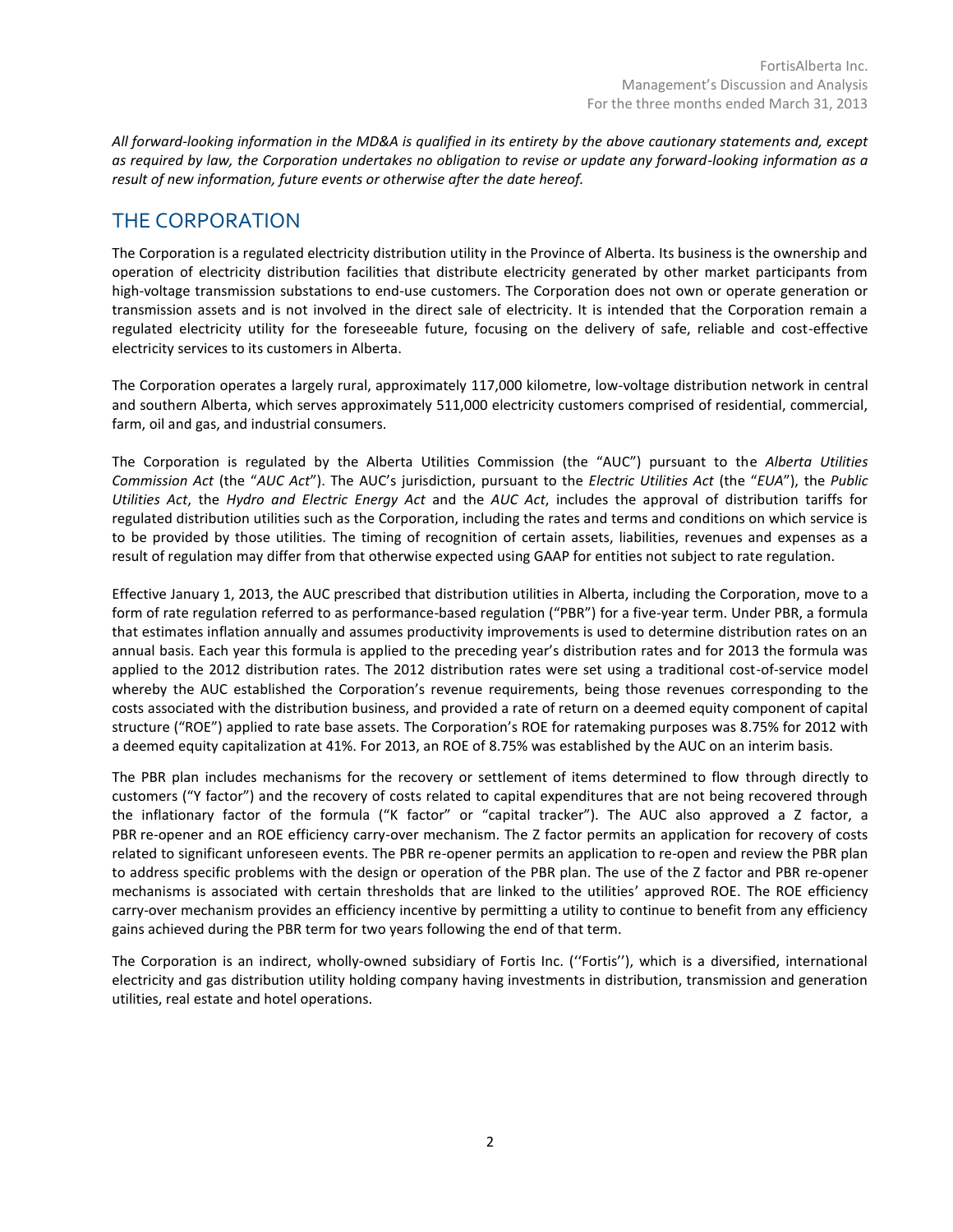# REGULATORY MATTERS

#### **Performance-Based Regulation and 2013 Distribution Rates**

In September 2012, the AUC issued Decision 2012-237 (the "PBR Decision") which approved the transition to PBR for a five-year term beginning in 2013 for Alberta distribution utilities. The formula determined by the AUC in the PBR Decision raises concerns and uncertainty for the Corporation regarding the treatment of certain capital expenditures. While the PBR Decision did provide a capital tracker mechanism for the recovery of costs related to certain capital expenditures, the Corporation sought further clarification regarding this mechanism in a Review and Variance application and a Capital Tracker application and sought leave to appeal the issue with the Alberta Court of Appeal.

In March 2013, the AUC issued Decision 2013-071 which denied the Review and Variance application. The Corporation has filed leave to appeal the denial of the Review and Variance application on similar grounds as the leave to appeal of the PBR Decision. Both appeals have been adjourned pending further determinations in the outstanding PBR-related proceedings.

In March 2013, the AUC also issued Decision 2013-072 (the "Interim Compliance Decision") regarding the Compliance applications filed by all the distribution utilities. The Interim Compliance Decision approved a combined inflation and productivity factor of 1.71%, certain adjustments to the Corporation's going-in rates including specific flow-through amounts, Y factor, and a placeholder equal to 60% of the applied for capital tracker, K factor, amount. The AUC stated that the K factor placeholder provides a reasonable balance between the utilities' 2013 forecast rate adjustments related to capital trackers and potential customer rate shock implications.

The Interim Compliance Decision resulted in an interim increase to distribution rates of approximately 4% effective January 1, 2013 with collection from customers effective April 1, 2013. A final decision on the Compliance application with any subsequent adjustment to 2013 distribution rates is expected in the third quarter of this year. A hearing on the Capital Tracker application which will address, among other things, the K factor placeholder is scheduled for June 2013. A decision on the Capital Tracker application is expected in the second half of 2013 and could result in further adjustments to the 2013 distribution rates.

#### **Utility Asset Disposition Proceeding**

In the 2011 Generic Cost of Capital Decision (the "2011 GCOC Decision"), the AUC made statements regarding cost responsibility for stranded assets, which the Corporation and other utilities challenge as being incorrectly made. As a result, the Corporation together with other Alberta utilities filed a Review and Variance application with the AUC. In June 2012, the AUC decided it would not permit a review and variance of the decision in question, but would examine the issue in a Utility Asset Disposition ("UAD") proceeding reinitiated in November 2012. The Corporation and the other utilities had sought leave to appeal the AUC's pronouncement on the treatment of stranded assets in the 2011 GCOC Decision with the Alberta Court of Appeal, and have temporarily adjourned that court process pending the AUC's follow-up proceeding. Any decision by the AUC regarding the treatment of stranded assets does not alter a utility's right, under the *EUA*, to a reasonable opportunity to recover the prudent costs of service and the right to earn a reasonable return on equity.

In June 2013, the Corporation and the other utilities will file reply arguments in the UAD proceeding, after which the AUC will commence deliberations with a decision expected in the third quarter of 2013.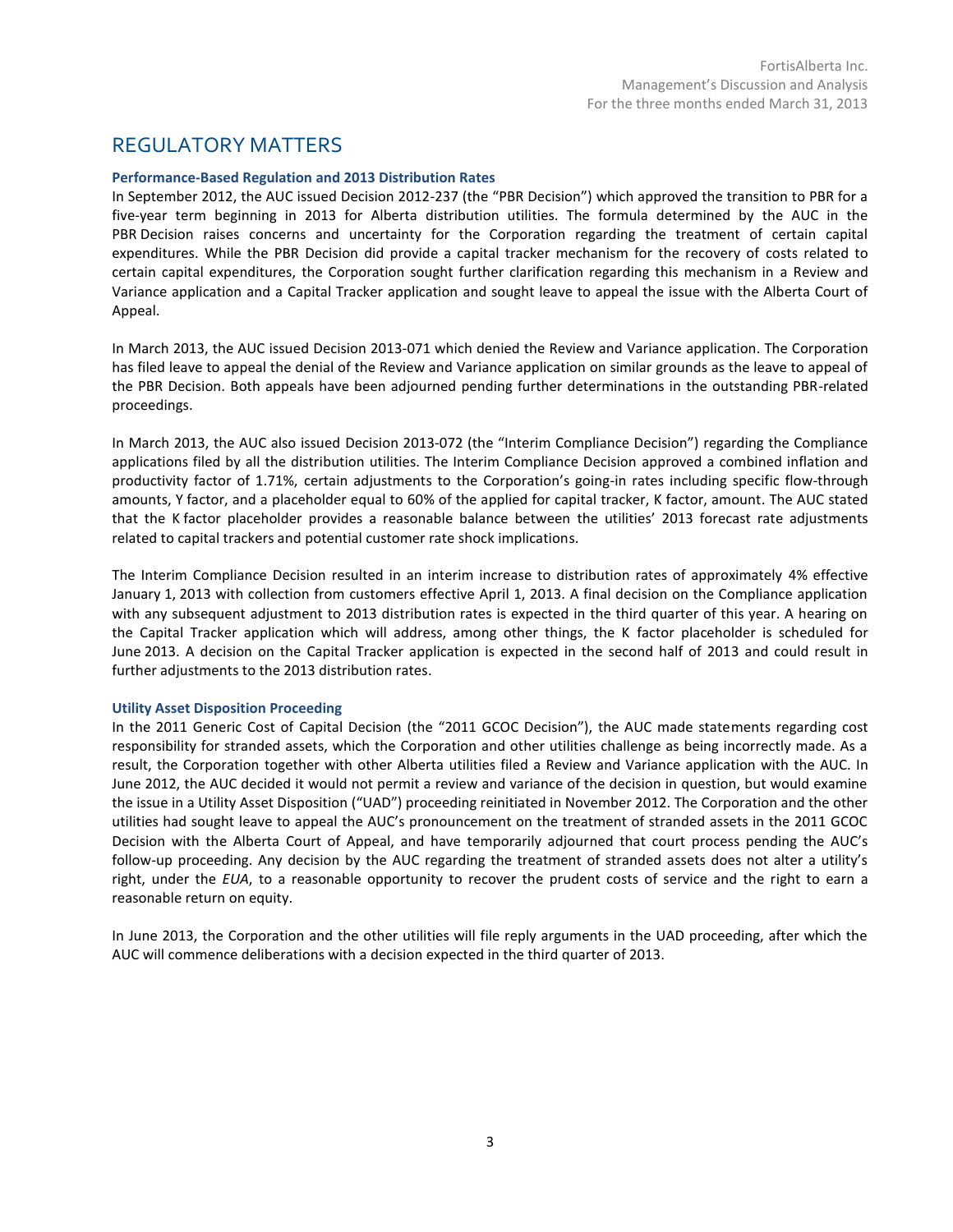#### **2013 Generic Cost of Capital**

In October 2012, the AUC initiated a 2013 Generic Cost of Capital proceeding (the "2013 GCOC proceeding") to establish a final ROE for 2013 and revisit the matter of a formula-based approach to setting annual ROE. In November 2012, the 2013 GCOC proceeding was suspended until other regulatory matters were resolved.

In April 2013, the AUC recommenced the 2013 GCOC proceeding to set the ROE and capital structure for Alberta utilities for 2013 as well as the ROE for 2014. In addition, an interim ROE for 2015 will be established. In this proceeding the AUC does not intend to consider the possibility of re-establishing a formula-based approach to setting annual ROE. The process for the 2013 GCOC proceeding is scheduled to commence in the second quarter of 2013 with a hearing scheduled for early 2014. The outcome of this proceeding is currently unknown.

#### **Phase II Distribution Tariff Application**

In January 2013, the Corporation filed a Phase II Distribution Tariff application ("Phase II DTA") which proposed rates by customer class based on a cost allocation study. The Phase II DTA requested that the 2012 interim distribution rates by customer class be made final for 2012 and 2013, subject to further adjustments as a result of the PBR Decision and determinations in outstanding PBR-related proceedings. The Phase II DTA also requested that Phase II adjustments between customer classes be applied to rates effective January 1, 2014. The Corporation requested that the Phase II DTA continue as a written proceeding with a decision from the AUC by the third quarter of 2013. The outcome of this proceeding is currently unknown; however, it is not expected to have a material impact on the Corporation's 2013 financial results.

### RESULTS OF OPERATIONS

#### **Highlights**

| Three Months Ended March 31                     |         |         |          |
|-------------------------------------------------|---------|---------|----------|
| (\$ thousands)                                  | 2013    | 2012    | Variance |
| Revenues                                        | 118,263 | 108,247 | 10,016   |
| Cost of sales                                   | 40,279  | 38,679  | 1,600    |
| Depreciation                                    | 31,860  | 31,407  | 453      |
| Amortization                                    | 4,196   | 3,499   | 697      |
| Other income                                    | 1,729   | 1,763   | (34)     |
| Income before interest expense and income taxes | 43,657  | 36,425  | 7,232    |
| Interest expense                                | 16,500  | 15,131  | 1,369    |
| Income before income taxes                      | 27,157  | 21,294  | 5,863    |
| Income tax expense (recovery)                   | 389     | (213)   | 602      |
| Net income                                      | 26,768  | 21,507  | 5,261    |

Net income for the three months ended March 31, 2013 increased \$5.3 million compared to the same period last year. The increase was mainly due to the timing of the recognition of a regulatory decision impacting depreciation expense during 2012, the true-up to actual of the 2012 net transmission volume variances and rate base growth associated with continued investment in energy infrastructure and growth in the number of customers.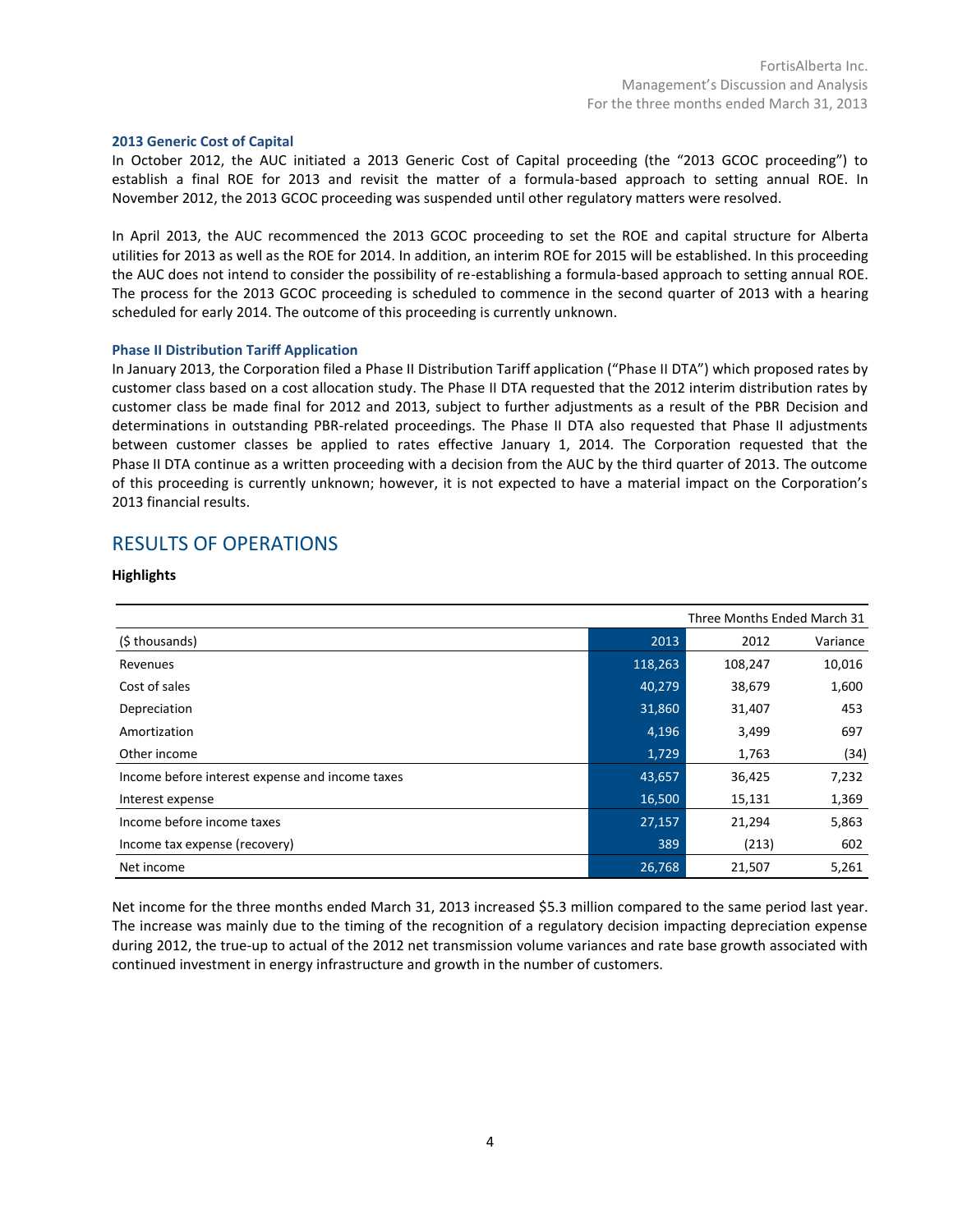The following table outlines the significant variances in the Results of Operations for the three months ended March 31, 2013 as compared to March 31, 2012:

| Item                             | Variance<br>$(\frac{1}{2} millions)$ | Explanation                                                                                                                                                                                                                                                                                                                  |
|----------------------------------|--------------------------------------|------------------------------------------------------------------------------------------------------------------------------------------------------------------------------------------------------------------------------------------------------------------------------------------------------------------------------|
| Revenues                         | 10.0                                 | Electric rate revenue increased by \$7.9 million primarily due to the interim<br>distribution rate increase of approximately 4% effective January 1, 2013 and growth<br>in the number of customers. Further, there were net increases in revenues related to<br>flow-through items which were fully offset in cost of sales. |
|                                  |                                      | Other revenue increased by \$2.1 million primarily due to the true-up to actual of the<br>2012 net transmission volume variances.                                                                                                                                                                                            |
| Cost of sales                    | 1.6                                  | The increase was primarily due to higher labour and benefit costs driven by inflation,<br>contracted manpower costs related to the timing of vegetation management and net<br>increases in costs that qualify as flow-through items which were fully offset in<br>revenue.                                                   |
|                                  |                                      | Labour and benefit costs and contracted manpower costs comprised approximately<br>62.1% of total cost of sales.                                                                                                                                                                                                              |
| Depreciation and<br>amortization | 1.2                                  | The increase was due to continued investment in capital assets partially offset by a<br>net decrease in depreciation and amortization rates effective January 1, 2012 which<br>was recorded in the second quarter of 2012 when the related decision was received.                                                            |
| Interest expense                 | 1.4                                  | The increase was primarily attributable to higher debt levels arising from the<br>issuance of long-term debt in October 2012.                                                                                                                                                                                                |

# SUMMARY OF QUARTERLY RESULTS

The following table sets forth certain unaudited quarterly information of the Corporation:

| (\$ thousands)     | Revenues | Net Income |
|--------------------|----------|------------|
| March 31, 2013     | 118,263  | 26,768     |
| December 31, 2012  | 114,398  | 23,097     |
| September 30, 2012 | 116,252  | 26,016     |
| June 30, 2012      | 110,129  | 25,547     |
| March 31, 2012     | 108,247  | 21,507     |
| December 31, 2011  | 102,149  | 16,571     |
| September 30, 2011 | 102,660  | 17,931     |
| June 30, 2011      | 103,009  | 18,119     |

Changes in revenues and net income from quarter to quarter are a result of many factors including regulatory decisions, energy deliveries, number of customer sites, ongoing investment in energy infrastructure, and changes in income tax expense due to fluctuations in future income tax expenses and recoveries resulting from changes in deferral account balances, availability of tax recoveries and levels of taxable income. There is no significant seasonality in the Corporation's operations.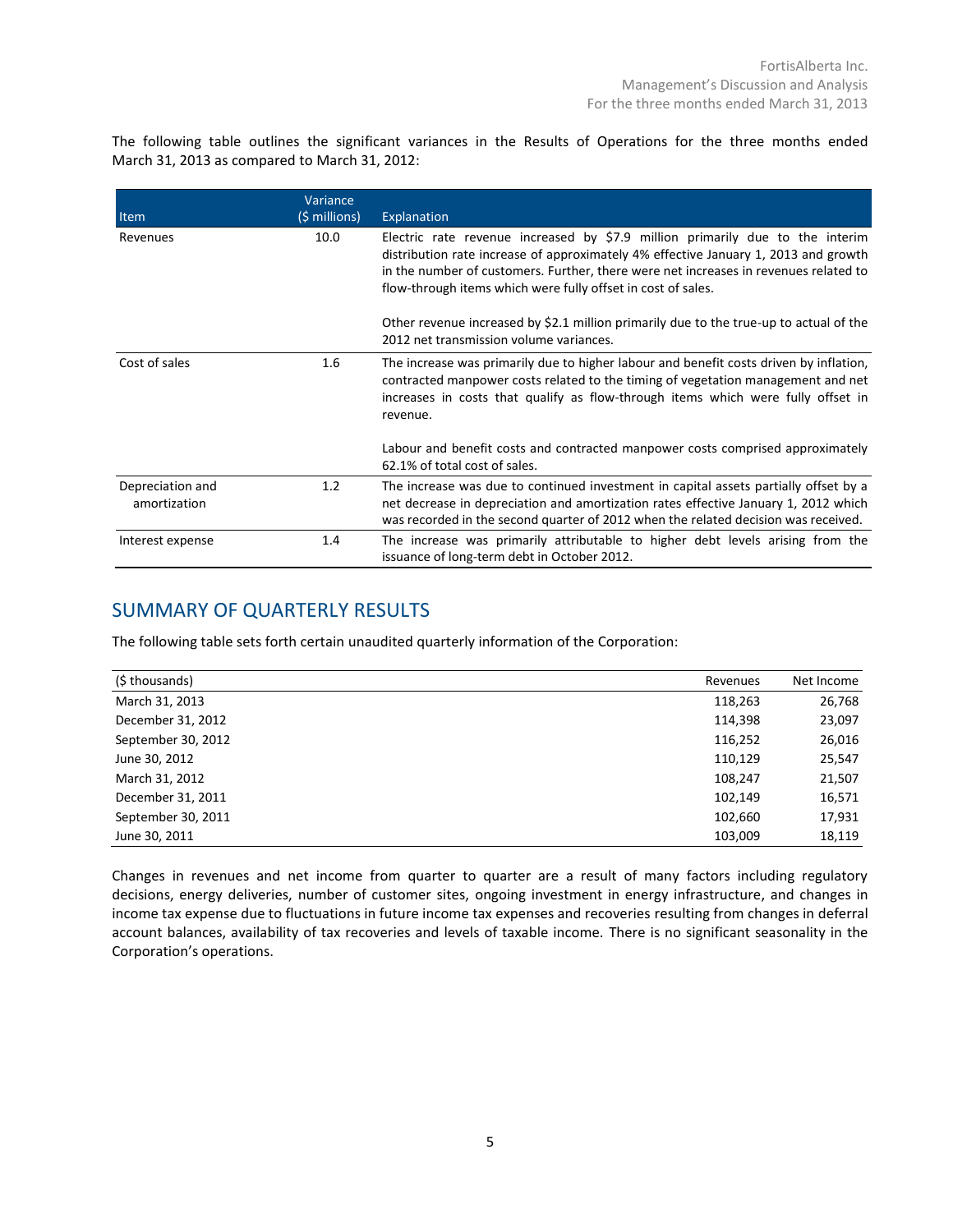#### **March 31, 2013/December 31, 2012**

Net income for the quarter ended March 31, 2013 increased \$3.7 million compared to the quarter ended December 31, 2012. Revenue increased by \$3.9 million primarily due to the interim distribution rate increase of approximately 4%, higher franchise fee revenue and an increase in customers. Cost of sales decreased \$1.6 million primarily due to the timing of general operating costs and use of contracted manpower, partially offset by inflationary increases in labour and benefit costs and higher franchise fees. Depreciation increased \$1.3 million primarily due to an increase in capital assets.

#### **December 31, 2012/September 30, 2012**

Net income for the quarter ended December 31, 2012 decreased by \$2.9 million compared to the quarter ended September 30, 2012. Revenue decreased by \$1.9 million primarily due to a decrease in net transmission volume variances of \$1.3 million and a decrease in A1 rider revenue, partially offset by an increase in demand and customers. Cost of sales increased by \$1.9 million primarily due to higher labour and benefit costs and timing of general operating costs. Depreciation increased by \$1.3 million primarily due to an increase in capital assets. The decreases in net income were partially offset by an increase in other income of \$1.7 million and a decrease of \$1.6 million in interest expense related to the equity and debt portions of the allowance for funds used during construction ("AFUDC"), respectively, as AFUDC is recorded in the first and fourth quarters of the year. The decrease in interest expense was partially offset by interest on the long-term debt issued in October 2012.

#### **September 30, 2012/June 30, 2012**

Net income for the quarter ended September 30, 2012 increased by \$0.5 million compared to the quarter ended June 30, 2012. Revenue increased by \$6.1 million primarily due to an increase in demand and customers. Cost of sales increased by \$2.6 million mainly due to an increase in other taxes, general operating expenses and materials. Depreciation increased by \$3.1 million mainly due to the \$3.0 million reduction for the first quarter impact of an AUC approved reduction in depreciation rates being recorded in the second quarter of 2012.

#### **June 30, 2012/March 31, 2012**

Net income for the quarter ended June 30, 2012 increased by \$4.0 million compared to the quarter ended March 31, 2012. Revenue increased by \$1.9 million primarily due to an increase in net transmission volume variances of \$3.0 million as a result of the discontinuance of the full deferral of transmission costs, partially offset by reductions in A1 rider revenue and franchise fee revenue which resulted in corresponding reductions in cost of sales. Depreciation decreased by \$5.3 million due to the reduction in overall depreciation rates including the \$3.0 million reduction for the first quarter as the impact of the AUC approved reduction in depreciation rates was recorded in the second quarter of 2012, partially offset by higher depreciation expense related to increased capital assets. The increases in net income were partially offset due to a decrease in other income of \$1.8 million and an increase in interest expense by \$1.5 million related to the equity and debt portions of the AFUDC, respectively, which was recorded in the first quarter.

#### **March 31, 2012/December 31, 2011**

Net income for the quarter ended March 31, 2012 increased \$4.9 million compared to the quarter ended December 31, 2011. Revenues increased by \$6.1 million primarily due to an average 5.0% increase in distribution rates effective January 1, 2012 and an increase in customers. Depreciation increased by \$0.7 million due to an increase in capital assets.

#### **December 31, 2011/September 30, 2011**

Net income for the quarter ended December 31, 2011 decreased by \$1.4 million compared to the quarter ended September 30, 2011. Revenues decreased by \$0.5 million due primarily to lower demand and recording the impact of the 2011 GCOC Decision in the fourth quarter partially offset by an increase in customers. Cost of sales increased by \$2.8 million primarily due to an increase in labour and general operating costs. The decreases in net income were partially offset by an increase in other income of \$1.7 million and a decrease of \$1.7 million in interest expense as a result of recording AFUDC in the fourth quarter, partially offset by an increase in interest on the long-term debt Series 11-1 issued in October 2011.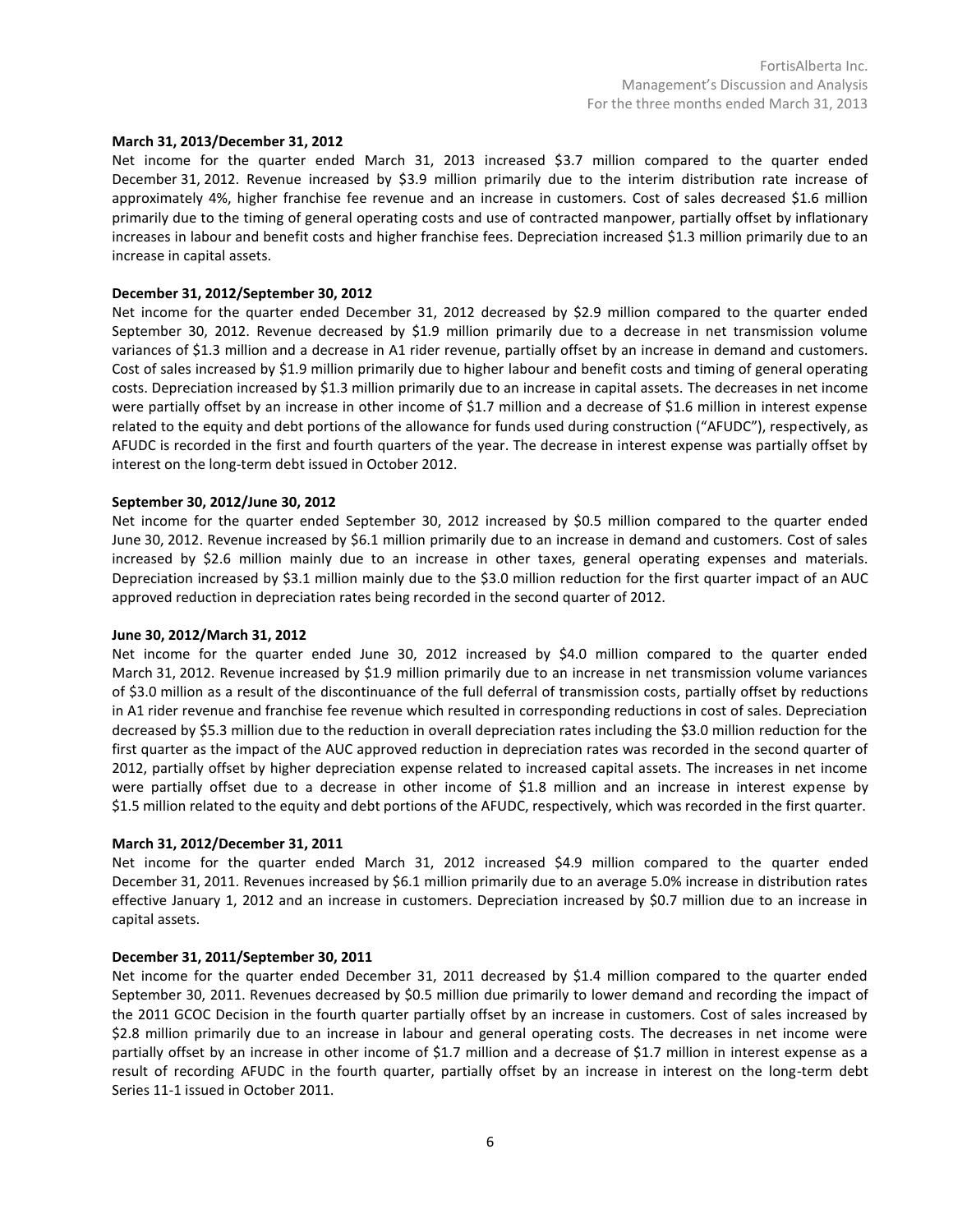#### **September 30, 2011/June 30, 2011**

Net income for the quarter ended September 30, 2011 decreased \$0.2 million compared to the quarter ended June 30, 2011. Revenue decreased by \$0.3 million primarily due to the recognition of accrued revenue during the second quarter of 2011 related to the cumulative 2010 and year-to-date 2011 impact of the AUC's approval of costs associated with an automated metering project, partially offset by an increase in demand and customers.

### FINANCIAL POSITION

The following table outlines the significant changes in the Balance Sheets as at March 31, 2013 as compared to December 31, 2012:

| <b>Item</b>                                                                                                | Variance<br>$(5$ millions) | Explanation                                                                                                                                                                                                                                                                                                                                                                                                       |
|------------------------------------------------------------------------------------------------------------|----------------------------|-------------------------------------------------------------------------------------------------------------------------------------------------------------------------------------------------------------------------------------------------------------------------------------------------------------------------------------------------------------------------------------------------------------------|
| Assets:                                                                                                    |                            |                                                                                                                                                                                                                                                                                                                                                                                                                   |
| Accounts receivable (current<br>and non-current)                                                           | 7.9                        | The increase was driven by higher trade receivables for distribution tariffs which<br>are expected to be collected early in the second quarter of 2013.                                                                                                                                                                                                                                                           |
| Income taxes receivable                                                                                    | 3.2                        | The increase was mainly due to the expected refund of 2013 installments which<br>are estimated based on the preceding years tax expense.                                                                                                                                                                                                                                                                          |
| Regulatory assets (current and<br>non-current)                                                             | 17.4                       | The increase was primarily due to increases in the deferred income tax regulatory<br>deferral and deferred overhead costs. In addition, the Interim Compliance<br>Decision resulted in the recognition of new regulatory assets related to the<br>interim increase in distribution rates as discussed in the "Regulatory Matters"<br>section.                                                                     |
| Property, plant and equipment                                                                              | 48.6                       | The increase was due to continued investment in energy infrastructure, partially<br>offset by depreciation and customer contributions.                                                                                                                                                                                                                                                                            |
| Liabilities:                                                                                               |                            |                                                                                                                                                                                                                                                                                                                                                                                                                   |
| Accounts payable and other<br>current liabilities                                                          | (70.0)                     | The decrease was primarily due to the timing of payment to the Alberta Electric<br>System Operator ("AESO") for transmission costs of \$44.8 million and a net<br>decrease of \$32.0 million related to the refund of customer deposits as the<br>associated transmission connected projects were completed during the period.<br>These decreases were partially offset by an increase in general trade payables. |
| Regulatory liabilities (current<br>and non-current)                                                        | 30.9                       | The increase was primarily due to an increase in the 2013 AESO charges deferral<br>which is expected to be refunded to customers in 2013.                                                                                                                                                                                                                                                                         |
| Deferred income taxes<br>(deferred income tax<br>liabilities net of current<br>deferred income tax assets) | 10.0                       | The increase was primarily due to higher temporary differences relating to capital<br>assets.                                                                                                                                                                                                                                                                                                                     |
| Long-term debt                                                                                             | 48.0                       | The increase was due to higher drawings under the committed credit facility.                                                                                                                                                                                                                                                                                                                                      |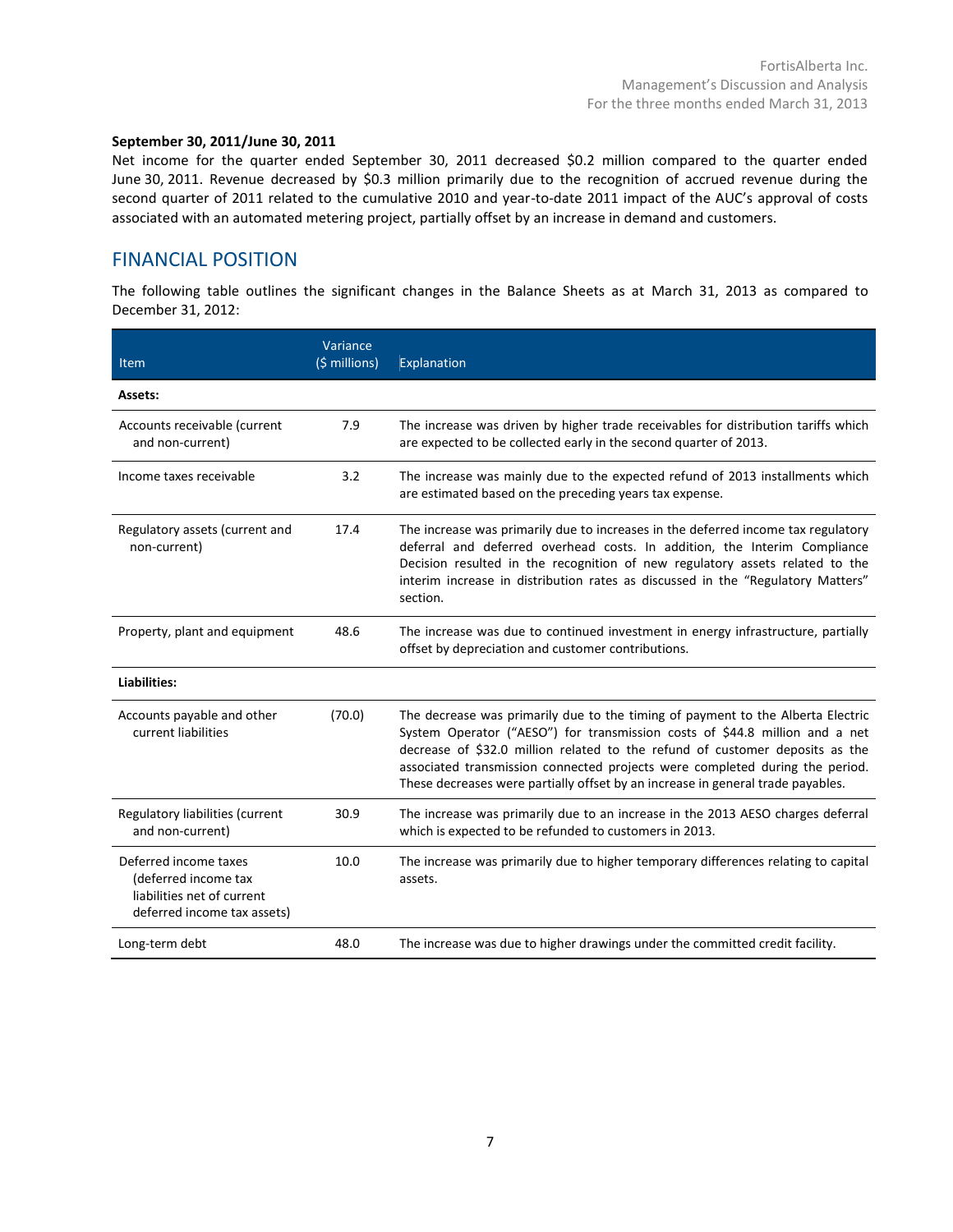## SOURCES AND USES OF LIQUIDITY AND CAPITAL RESOURCES

The Corporation's primary sources of liquidity and capital resources are the following:

- funds generated from operations;
- the issuance and sale of debt instruments;
- bank financing and operating lines of credit; and
- equity contributions from the Corporation's parent.

# STATEMENT OF CASH FLOWS

| Three Months Ended March 31   |           |           |            |
|-------------------------------|-----------|-----------|------------|
| (\$ thousands)                | 2013      | 2012      | Variance   |
| Cash, beginning of period     | 44,072    |           | 44,072     |
| Cash provided from (used in): |           |           |            |
| Operating activities          | 9,196     | 119.710   | (110, 514) |
| Investing activities          | (87, 832) | (68, 420) | (19, 412)  |
| Financing activities          | 35,481    | (45,805)  | 81,286     |
| Cash, end of period           | 917       | 5.485     | (4, 568)   |

#### **Operating Activities**

For the three months ended March 31, 2013, net cash provided from operating activities was \$110.5 million lower than for the same period in 2012. The decrease was primarily attributable to cash flow associated with customer deposits related to transmission connected projects. During the first quarter of 2013, \$32.0 million of deposits were refunded to customers compared to the receipt of \$32.9 million of deposits from customers during the first quarter of 2012. Also contributing to the reduction in cash provided from operations was the timing of payments to the AESO for transmission costs, timing of collection of accounts receivable balances and higher cash expenses paid related to an increase in cost of sales.

The Corporation expects to be able to pay all operating costs and interest expense out of operating cash flows, with some residual available for dividend payments to the parent company and/or capital expenditures.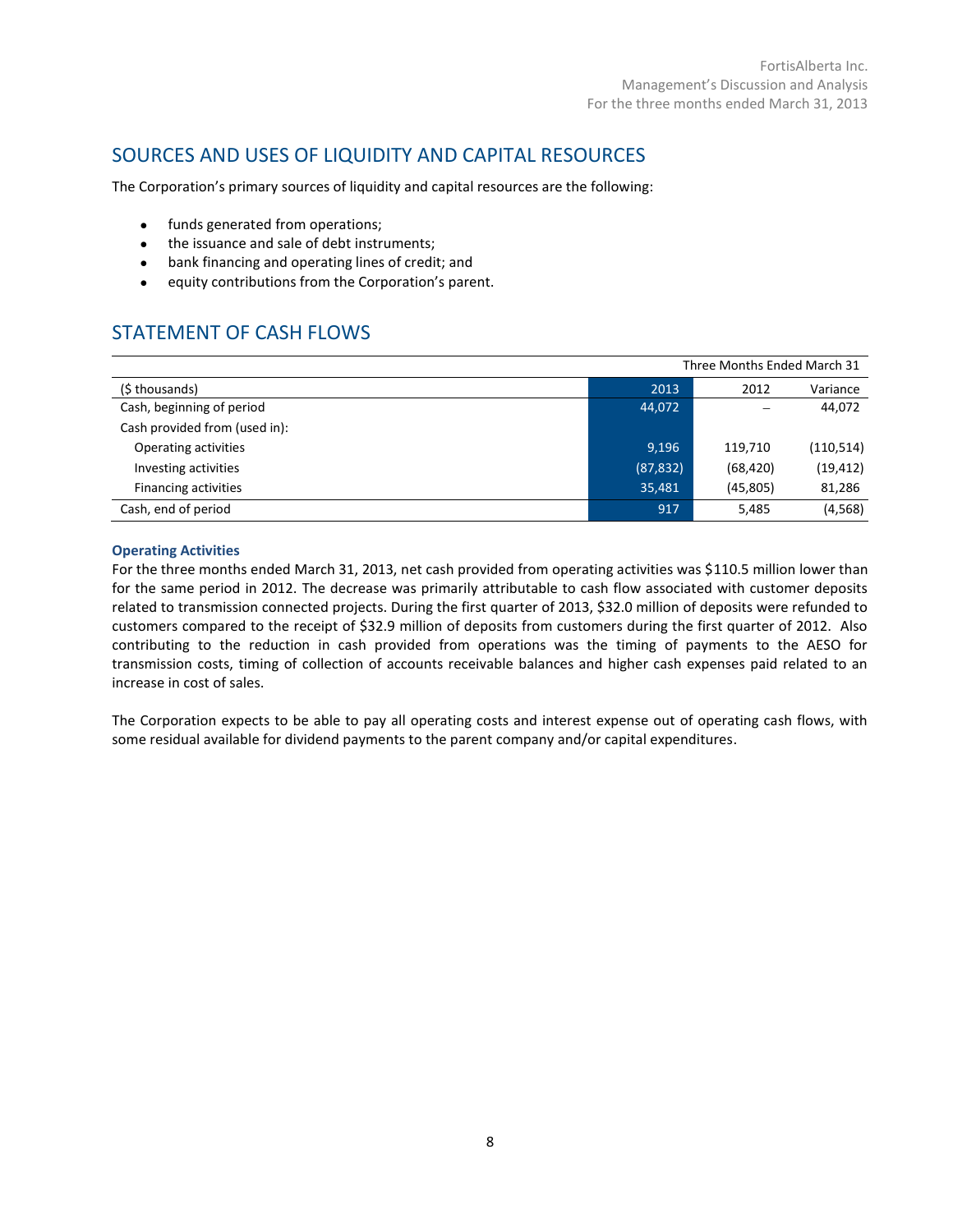#### **Investing Activities**

| Three Months Ended March 31                 |          |         |           |
|---------------------------------------------|----------|---------|-----------|
| (\$ thousands)                              | 2013     | 2012    | Variance  |
| Capital expenditures:                       |          |         |           |
| Customer growth $(1)$                       | 49,077   | 42,592  | 6,485     |
| Externally driven and other $(2)$           | 9,515    | 8,392   | 1,123     |
| Sustainment <sup>(3)</sup>                  | 12,556   | 24,738  | (12, 182) |
| AESO contributions <sup>(4)</sup>           | 18,462   | (825)   | 19,287    |
| Gross capital expenditures                  | 89,610   | 74,897  | 14,713    |
| Less: customer contributions                | (13,037) | (9,004) | (4,033)   |
| Net capital expenditures                    | 76,573   | 65,893  | 10,680    |
| Adjustment to net capital expenditures for: |          |         |           |
| Non-cash working capital                    | 11,296   | 2,993   | 8,303     |
| Costs of removal, net of salvage proceeds   | 4,220    | 4,183   | 37        |
| Capitalized depreciation, AFUDC and other   | (4, 257) | (4,649) | 392       |
| Cash used in investing activities           | 87,832   | 68,420  | 19,412    |

*Notes:*

*(1) Includes new customer connections*

*(2) Includes upgrades associated with substations, line moves, new connections for independent power producers and the distribution control centre*

*(3) Includes planned maintenance, capacity increases, facilities, vehicles and information technology*

*(4) Reflects the Corporation's required contributions towards transmission projects as determined by the AUC approved investment levels and paid when transmission projects are approved*

For the three months ended March 31, 2013, the Corporation invested \$89.6 million in property, plant and equipment and intangible assets, compared to \$74.9 million for the same period in 2012. Capital expenditures related to customer growth increased \$6.5 million primarily due to a large commercial project in Northern Alberta as well as higher demand by the oil and gas customers. Externally driven and other capital increased \$1.1 million primarily due to the continued construction of the distribution control centre and higher expenditures for upgrades associated with substations, partially offset by fewer line moves during the quarter. Sustainment capital was \$12.2 million lower due to the timing of capital expenditures related to capacity and system improvements and planned system maintenance. AESO contributions were \$19.3 million higher as a result of the approval of transmission projects during the first quarter of 2013 and the refund of an AESO contribution during the same period in 2012.

It is expected that ongoing capital expenditures will be financed from funds generated by operating activities, drawings on the committed credit facility, proceeds from issuance of debt, and equity contributions from Fortis via Fortis Alberta Holdings Inc., the Corporation's parent and an indirectly wholly owned subsidiary of Fortis.

#### **Capital Expenditures Forecast**

The Corporation has forecast gross capital expenditures for 2013 of approximately \$437.3 million, up \$5.7 million from the \$431.6 million disclosed in the MD&A for the year ended December 31, 2012. The increase was due to higher AESO contributions.

The 2013 capital expenditures are based on detailed forecasts, which include numerous assumptions such as customer demand, weather, cost of labour and material and other factors that could cause actual results to differ from forecast.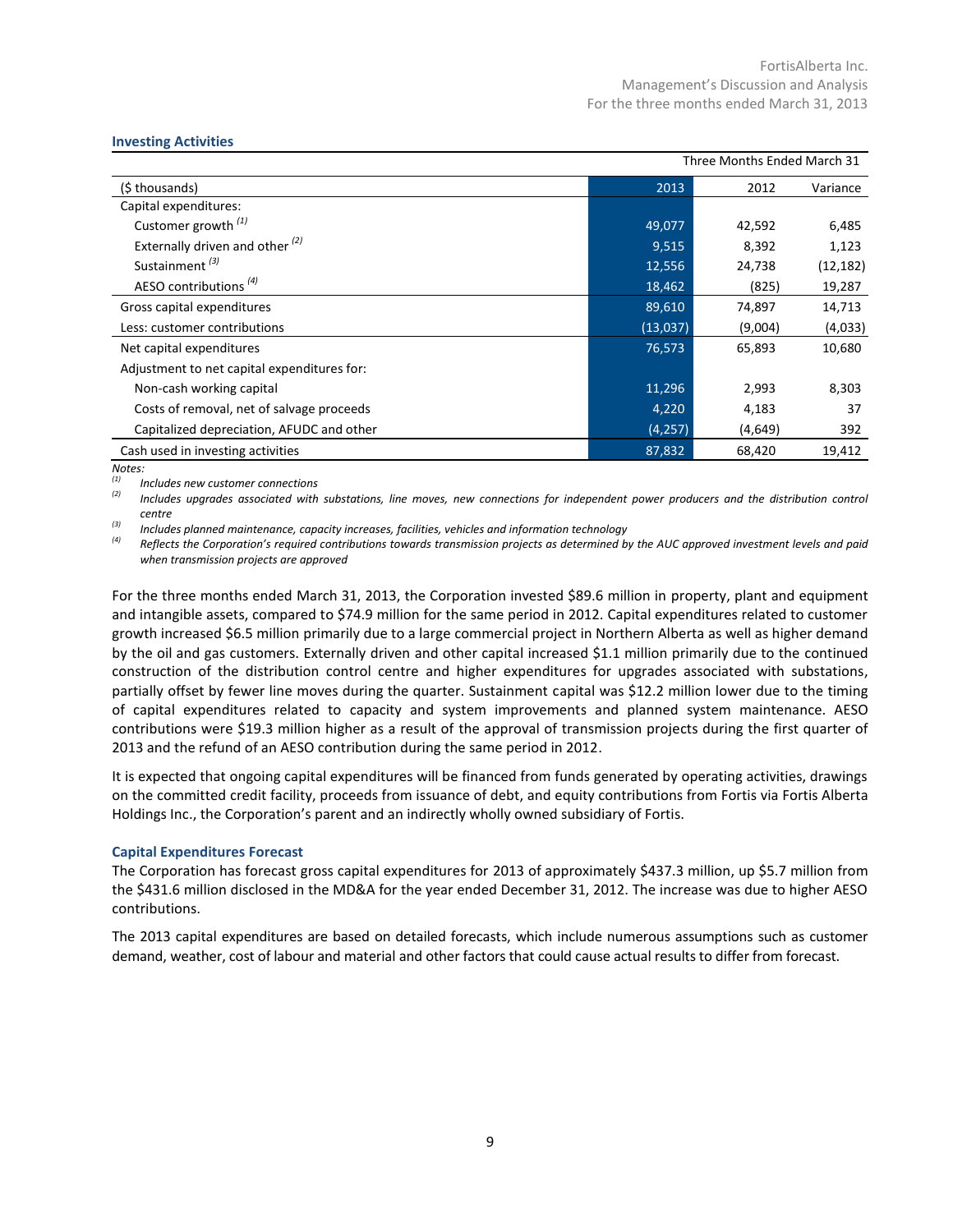#### **Financing Activities**

For the three months ended March 31, 2013, cash from financing activities increased \$81.3 million compared to the same period in 2012. This increase was primarily due to a \$77.0 million increase in net borrowings under the committed credit facility and the repayment of \$5.6 million in short-term borrowings during the first quarter of 2012, partially offset by an increase in dividends paid of \$1.3 million.

The Corporation anticipates it will be able to meet interest payments on outstanding indebtedness from internally generated funds, but expects to rely upon the proceeds of new indebtedness to meet the principal obligations when due.

## **COMMITMENTS**

The Corporation's commitments have not changed materially from those disclosed in the MD&A for the year ended December 31, 2012.

### CAPITAL MANAGEMENT

The Corporation's objective when managing capital is to ensure ongoing access to capital to allow it to build and maintain the electricity distribution facilities within the Corporation's service territory. To ensure this access to capital, the Corporation targets a capital structure that includes approximately 59% debt and 41% equity, which is consistent with the 2011 GCOC Decision. This targeted capital structure excludes the effects of goodwill and other items that do not impact the deemed regulatory capital structure. This ratio is maintained by the Corporation through the issuance of bonds or other debt and/or equity contributions by Fortis via Fortis Alberta Holdings Inc.

#### **Summary of Capital Structure**

| As at:                        | March 31, 2013 |               |             | December 31, 2012 |
|-------------------------------|----------------|---------------|-------------|-------------------|
|                               | \$ millions    | $\frac{9}{6}$ | \$ millions | %                 |
| Short-term and long-term debt | 1,357.2        | 57.8          | 1,309.2     | 57.3              |
| Shareholder's equity          | 989.9          | 42.2          | 975.6       | 42.7              |
|                               | 2.347.1        | 100.0         | 2.284.8     | 100.0             |

The Corporation has externally imposed capital requirements by virtue of its Trust Indenture and committed credit facility that limit the amount of debt that can be incurred relative to equity. As at March 31, 2013, the Corporation was in compliance with these externally imposed capital requirements.

As at March 31, 2013, the Corporation has an unsecured committed credit facility with an available amount of \$250.0 million maturing in August 2016. Drawings under the committed credit facility are available by way of prime loans, bankers' acceptances and letters of credit. Prime loans bear an interest rate of prime and bankers' acceptances are issued at the applicable bankers' acceptance discount rate plus a stamping fee of 1.0%. The average interest rate for the three months ended March 31, 2013 on the committed credit facility was 2.3% (three months ended March 31, 2012 – 2.3%). As at March 31, 2013, there was \$48.0 million in drawings under the committed credit facility (December 31, 2012 – nil) and \$0.4 million drawn in letters of credit (December 31, 2012 – \$0.4 million).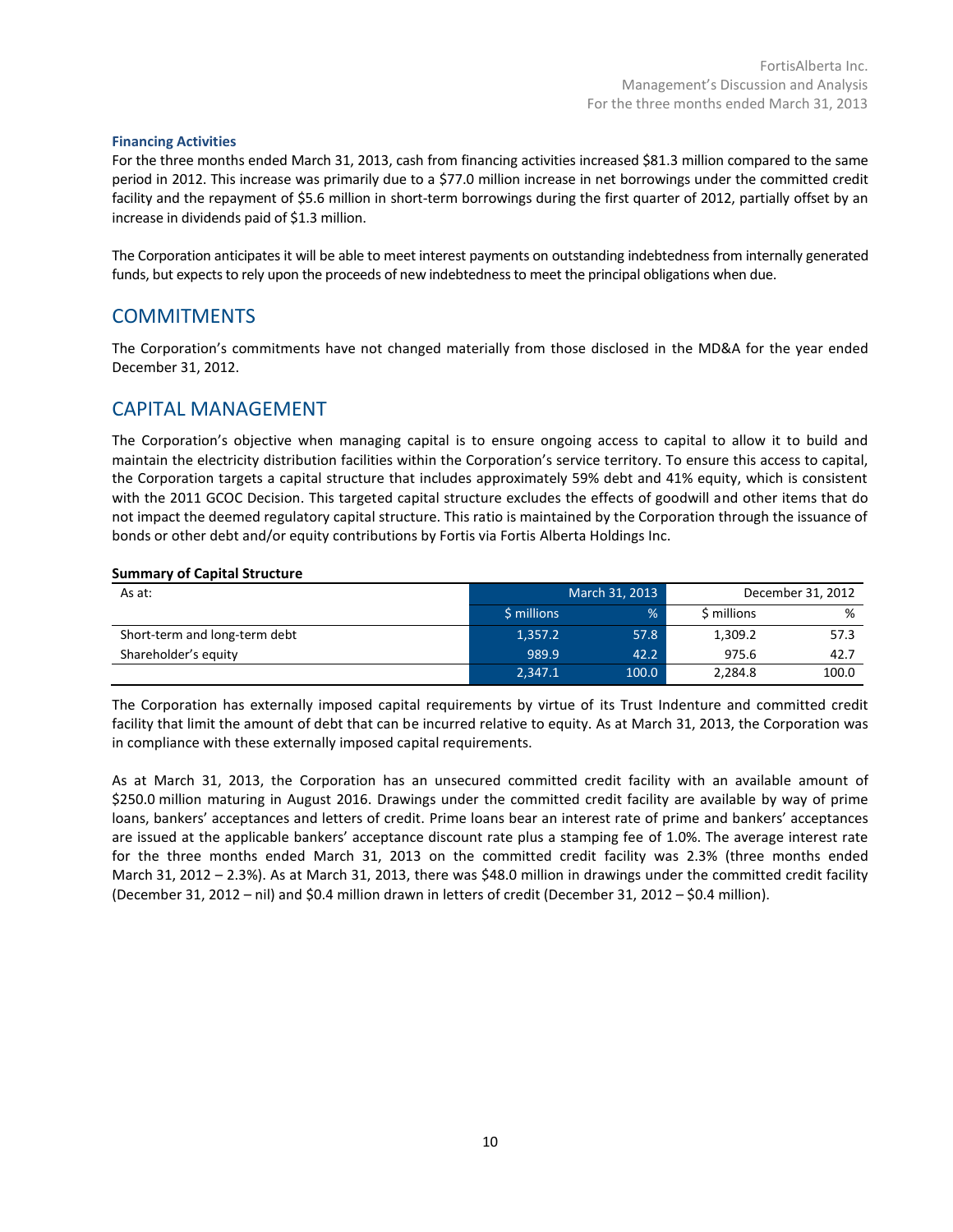# OUTSTANDING SHARES

Authorized – unlimited number of:

- Common shares;
- Class A common shares; and
- First preferred non-voting shares, redeemable, cumulative dividend at 10% of the redemption price. Subject to applicable law, the Corporation shall have the right to redeem, at any time, all or any part of the then outstanding first preferred shares for \$348.9 million together with any accrued and unpaid dividends up to the redemption date.

Issued – 63 Class A common shares, with no par value.

# RELATED PARTY TRANSACTIONS

In the normal course of business, the Corporation transacts with Fortis and other subsidiaries of Fortis. Amounts due to or from related parties were measured at the exchange amount and were as follows:

| As at:                                         | March 31, | December 31,  |
|------------------------------------------------|-----------|---------------|
| (\$ thousands)                                 | 2013      | 2012          |
| <b>Accounts receivable</b>                     |           |               |
| Housing loan <sup>(1)</sup>                    | 600       | 670           |
| Housing equity advance                         |           | 435           |
| Other loans <sup>(2)</sup>                     | 49        | 18            |
| Related parties                                | 83        | 19            |
|                                                | 732       | 1,142         |
| Accounts payable and other current liabilities |           |               |
| Related parties                                | 98        | $\mathcal{P}$ |

*Notes:*

*(1) This loan is to an officer of the Corporation and is interest-free for a period of six years from the loan grant date after which interest will accrue at the rate of prime plus 0.5%. The loan must be repaid within ten years of the grant date and is secured by a mortgage on the residence purchased by the officer.*

*(2) These loans are to officers of the Corporation and include stock option loans, employee share purchase plan loans and employee personal computer purchase program loans.*

The Corporation bills related parties on terms and conditions consistent with billings to third parties. These require amounts to be paid on a net 30 day basis with interest on overdue amounts charged at a rate of 1.5% per month (19.56% per annum). Terms and conditions on amounts billed to the Corporation by related parties are net 30 days with interest being charged on any overdue amounts.

Related party transactions included in other revenue and cost of sales were measured at the exchange amount and were as follows:

| For the three months ended March 31<br>(\$ thousands) | 2013 | 2012 |
|-------------------------------------------------------|------|------|
| Included in other revenue <sup>(1)</sup>              | 38   | 39   |
| Included in cost of sales $(2)$                       | 876  | 799  |

*Notes:*

*(1) Includes services provided to subsidiaries of Fortis related to metering, information technology, material sales and intercompany employee services.*

*(2) Includes charges from Fortis relating to corporate governance expenses, stock-based compensation costs, consulting services and travel and accommodation expenses.*

All services provided to or received from related parties were billed on a cost-recovery basis.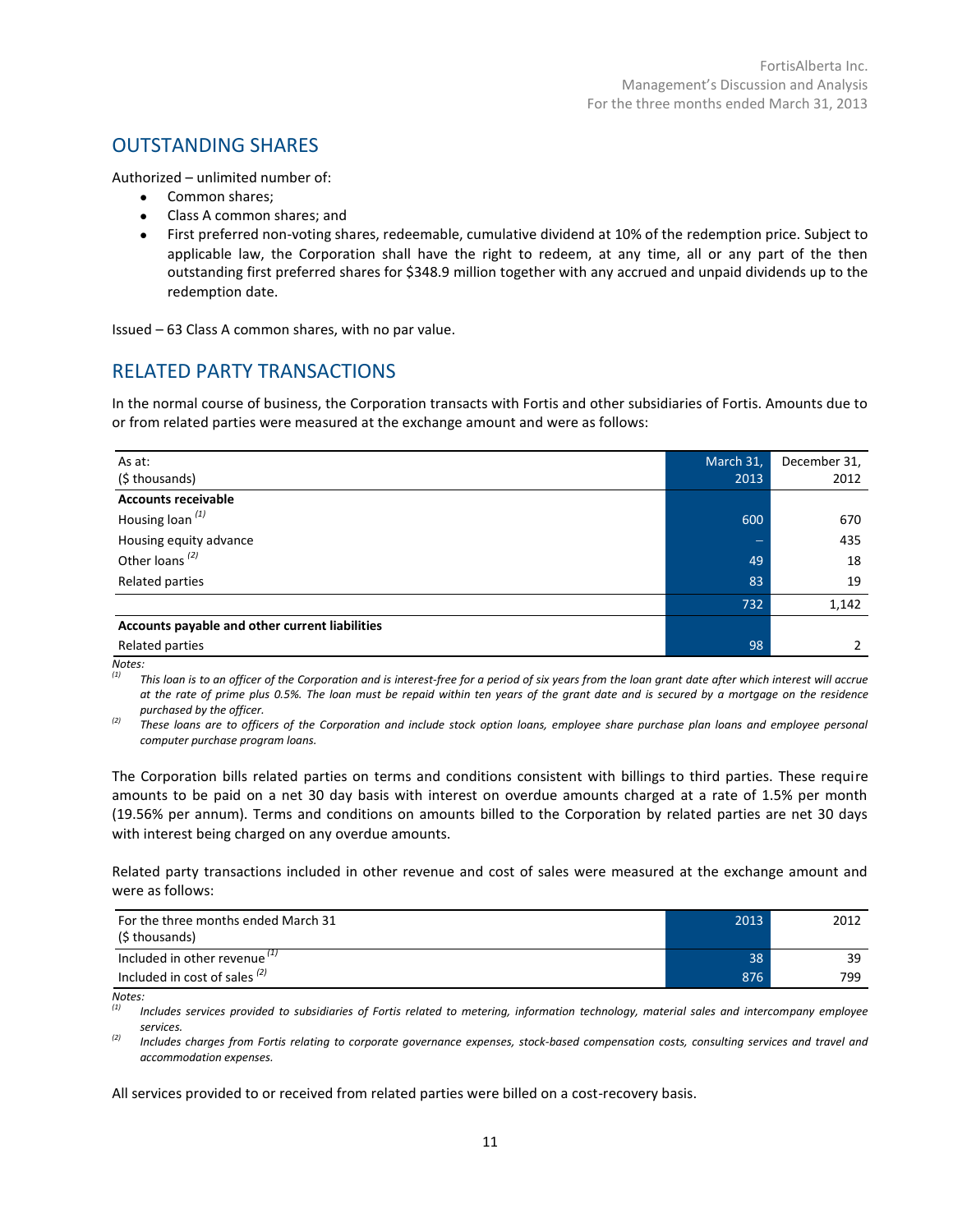### FINANCIAL INSTRUMENTS

#### **Designation and Valuation of Financial Instruments**

Fair value is the price that would be received to sell an asset or paid to transfer a liability in an orderly transaction between market participants at the measurement date. A fair value measurement is required to reflect the assumptions that market participants would use in pricing a financial asset or financial liability based on the best available information. These assumptions include the risks inherent in a particular valuation technique, such as a pricing model, and the risks inherent in the inputs to the model. A fair value hierarchy exists which prioritizes the inputs used to measure fair value.

The three levels of the fair value hierarchy are defined as follows:

- Level 1: Fair value determined using unadjusted quoted prices in active markets;
- Level 2: Fair value determined using pricing inputs that are observable; and
- Level 3: Fair value determined using unobservable inputs only when relevant observable inputs are not available.

The fair values of the Corporation's financial instruments reflect a point-in-time estimate based on current and relevant market information about the instruments as at the balance sheet dates. The estimates cannot be determined with precision as they involve uncertainties and matters of judgment; therefore, may not be relevant in predicting the Corporation's future earnings or cash flows.

The following table represents the fair value measurements of the Corporation's financial instruments.

| Long-term debt as at:     | March 31, | December 31, |
|---------------------------|-----------|--------------|
| (\$ thousands)            | 2013      | 2012         |
| Fair value <sup>(1)</sup> | 1,585,000 | 1,609,235    |
| Carrying value            | 1,357,154 | 1,309,151    |

*Note:*

*(1) The fair value of the long-term debt was estimated using level 2 inputs based on the indicative prices for the same or similarly rated issues for debt of the same remaining maturities.* 

The carrying value of financial instruments included in current assets, long-term accounts receivable and current liabilities on the balance sheet approximate their fair value, which reflects the short-term maturity, normal trade credit terms and/or nature of these financial instruments.

#### **Derivatives**

The Corporation currently does not have any stand-alone derivative instruments as defined under the Financial Accounting Standards Board ("FASB") Accounting Standards Codification ("ASC") 815, *Derivatives and Hedging*.

The Corporation conducted a review of contractual agreements for embedded derivatives. Under ASC 815, a derivative must meet three specific criteria to be accounted for under this standards codification. For contracts entered into by the Corporation, all potential embedded derivatives reviewed by the Corporation were closely related with the economic characteristics and risks of the underlying contract, had no notional amount that could be used to measure the instrument, or had no value.

#### **Risk Management**

Exposure to counterparty credit risk, interest rate risk and liquidity risk arises in the normal course of the Corporation's business. The Corporation currently does not enter into derivative financial instruments to reduce exposure to any of the risks impacting operations. The Corporation enters into financial instruments to finance operations in the normal course of business.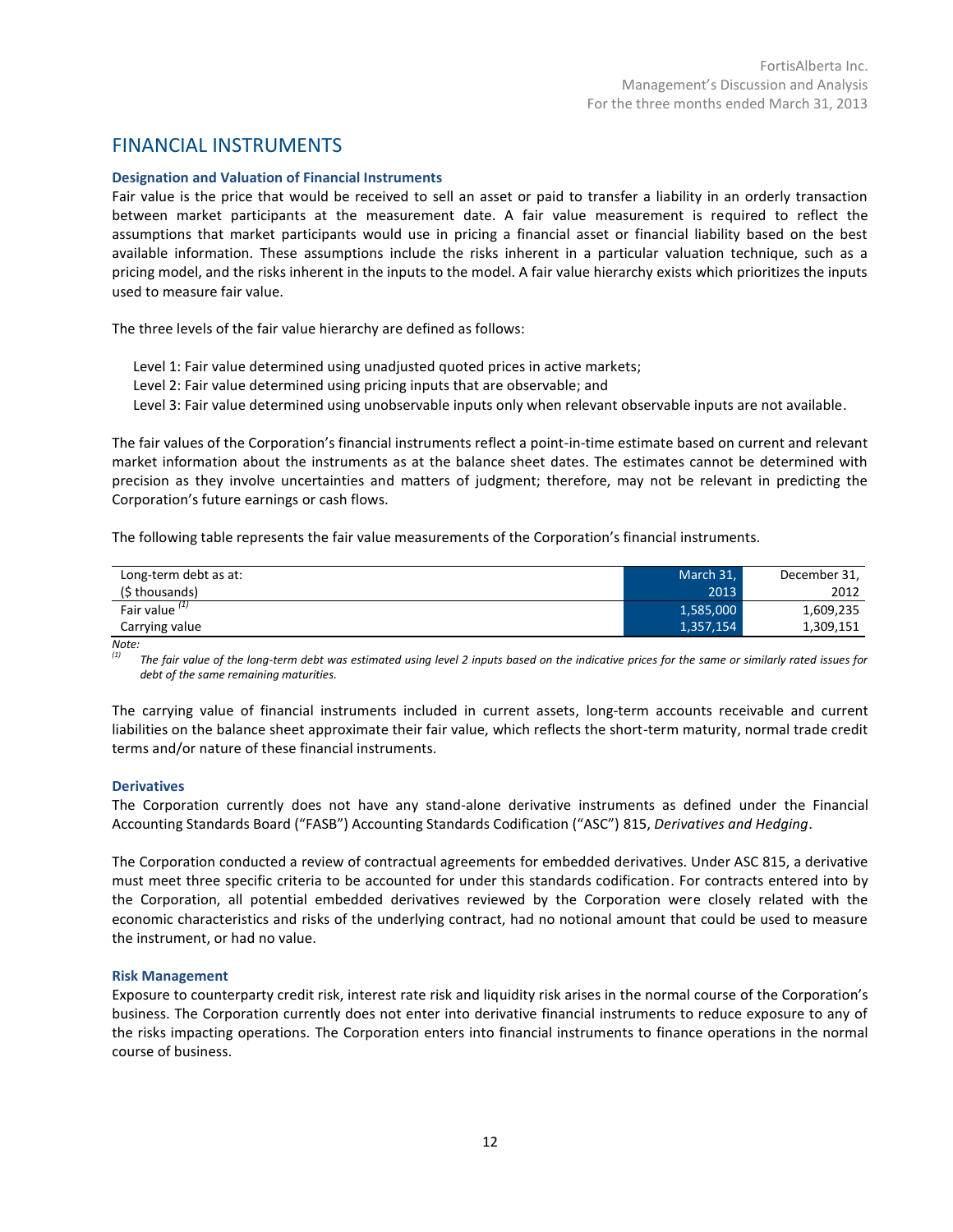#### *Counterparty Credit Risk*

Counterparty credit risk is the financial risk associated with the non-performance of contractual obligations by counterparties. The Corporation extends credit to select counterparties in the normal course of business.

The Corporation monitors its credit exposure in accordance with the Terms and Conditions of Distribution Access Service as approved by the AUC. The following table provides information on the counterparties that the Corporation extends credit to with respect to its distribution tariff billings as at March 31, 2013.

| <b>Credit Rating</b>    | Number of<br>Counterparties | Gross Exposure<br>(\$ thousands) | Net Exposure<br>(\$ thousands) |
|-------------------------|-----------------------------|----------------------------------|--------------------------------|
| AAA to AA (low)         |                             | 1,415                            |                                |
| A (high) to A (low)     | 8                           | 4,083                            |                                |
| BBB (high) to BBB (low) | 10                          | 45,749                           |                                |
| Not rated               | 33                          | 62,313                           | 2,989                          |
| Total                   | 52                          | 113,560                          | 2,989                          |

Gross exposure represents the projected value of retailer billings over a 37-day period. The Corporation is required to minimize its gross exposure to retailer billings by obtaining an acceptable form of prudential, which includes a cash deposit, bond, letter of credit, an investment grade credit rating from a major rating agency, or a financial guarantee from an entity with an investment grade credit rating.

Retailers with investment grade credit ratings have the exposure shown as nil since the credit rating serves to reduce the amount of prudential. For retailers that do not have an investment grade credit rating, the exposure is calculated as the projected value of billings over a 37-day period less the prudential held by the Corporation. The Corporation assesses non-retailer billings on an individual basis for collectability and these billings are not subject to obtaining prudential.

Factors such as volatility in the global capital markets and a slowdown in the Alberta economy could cause a reduction in the credit quality of some of the Corporation's customers. In the event that the prudential obtained by the Corporation is not sufficient to cover a loss due to non-payment from the Corporation's counterparties, the Corporation would review all other options available to collect the non-payment; however, these options would not ensure that a loss could be avoided.

The accounts receivable of the Corporation are not impaired and the aging analysis of accounts receivable, excluding goods and services tax receivable, was as follows:

| As at:                    | March 31, | December 31, |
|---------------------------|-----------|--------------|
| (\$ thousands)            | 2013      | 2012         |
| Not past due              | 122,590   | 110,647      |
| Past due 0-60 days        | 2,942     | 3,911        |
| Past due 61 days and over | 864       | 2,735        |
| Total                     | 126,396   | 117,293      |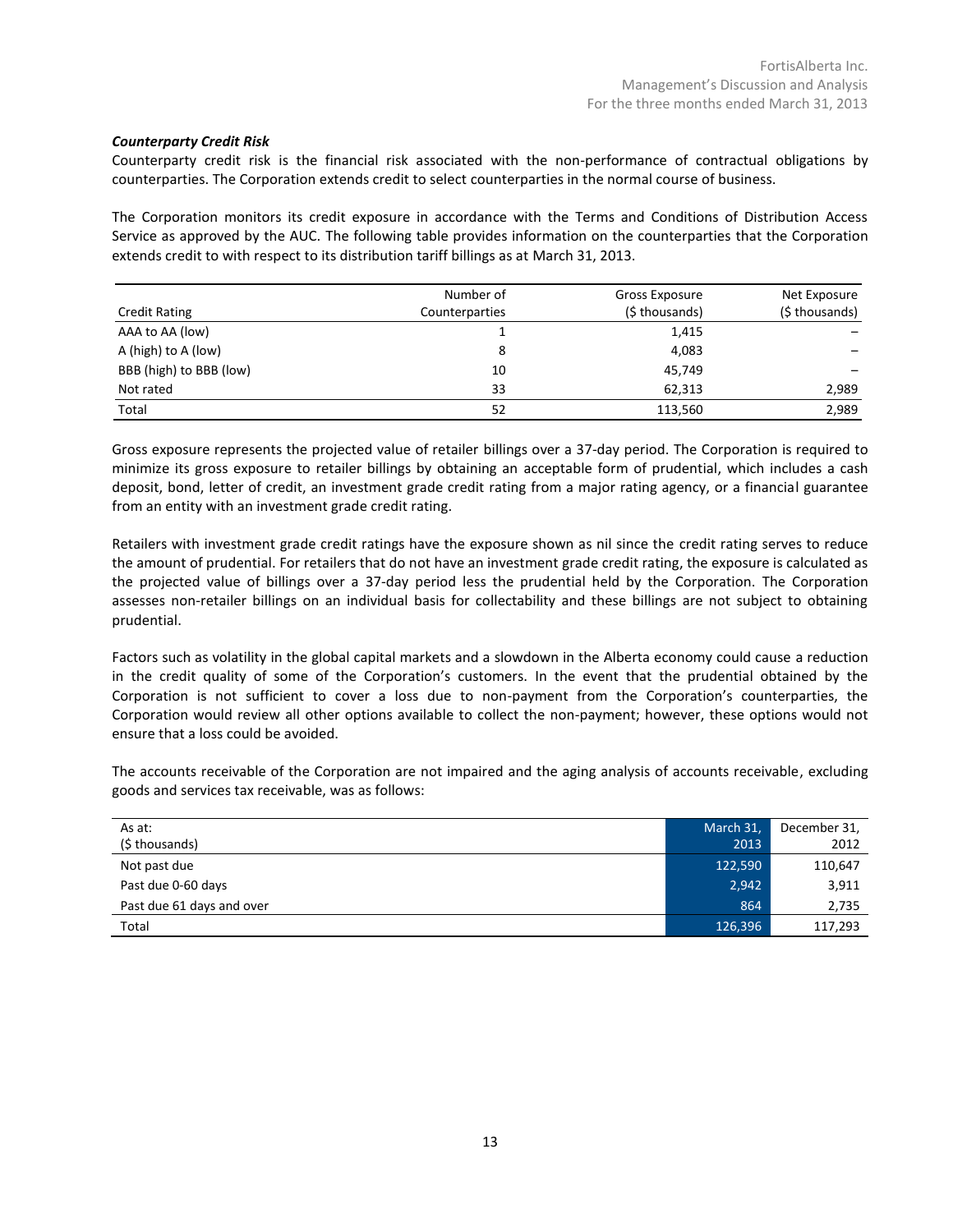#### *Interest Rate Risk*

Interest rate risk is the financial risk that the fair value or future cash flows of a financial instrument will fluctuate because of changes in market interest rates. The Corporation's debentures bear fixed interest rates of which the Corporation recovers in current distribution rates, thereby minimizing cash flow variability due to interest rate exposures. If the Corporation issues new fixed rate debentures within the five-year PBR term it would be exposed to cash flow variability to the extent that the inflation and productivity factor of the PBR formula may not fully provide for the interest payments. The fair value of the Corporation's current fixed rate debentures fluctuates as market interest rates change; however, the Corporation plans to hold these debentures until maturity thereby mitigating the risk of these fluctuations. The drawings under the Corporation's committed credit facility are at current market short-term interest rates, exposing the Corporation to some cash flow risk, but minimal fluctuations in fair value.

The Corporation's committed credit facility has interest rate and fee components that are sensitive to the Corporation's credit ratings. The Corporation is rated by Dominion Bond Rating Service Limited ("DBRS") and Standard and Poor's ("S&P") and a change in rating by either of these rating agencies could potentially increase or decrease the interest expense of the Corporation. As at March 31, 2013, the Corporation was rated by DBRS at A (low) and by S&P at A- .

During the quarter the Corporation discontinued its engagement with Moody's Investors Service.

#### *Liquidity Risk*

Liquidity risk is the financial risk that the Corporation will encounter challenges in meeting obligations associated with financial liabilities. The Corporation anticipates it will be able to meet interest payments on outstanding indebtedness from internally generated funds but expects to rely upon the proceeds of new indebtedness to meet the principal obligations when due.

Factors such as volatility experienced in the global capital markets may increase the cost of issuing long-term debt and impact the Corporation's future funding obligations and/or pension expense associated with its defined benefit pension plan. There are a number of risks associated with the Corporation's defined benefit pension plan including: (i) that the Corporation's defined benefit pension plan will not earn the assumed rate of return; (ii) that market driven changes may result in changes in the discount rates and other variables, which would result in the Corporation being required to make contributions in the future that differ from the estimates; and (iii) that there is measurement uncertainty in the actuarial valuation process. These risks are expected to be mitigated as the Corporation makes application in rates to collect from customers the actual cash payments required to be made into the Corporation's defined benefit and defined contribution pension plans. Therefore, an increase or decrease in the Corporation's future funding obligations and/or pension expense is expected to be collected or refunded in future customer rates, subject to forecast risk. The defined benefit pension plan assets are invested in a 100% long-term bond fund, which reduces the forecast risk on future defined benefit funding obligations.

The Corporation's outstanding financial liabilities as at March 31, 2013, include short-term debt, accounts payable and accrued liabilities, and long-term debt. The Corporation expects to settle its financial liabilities relating to short-term debt and accounts payable and accrued liabilities in accordance with their contractual terms of repayment, which are generally within one year.